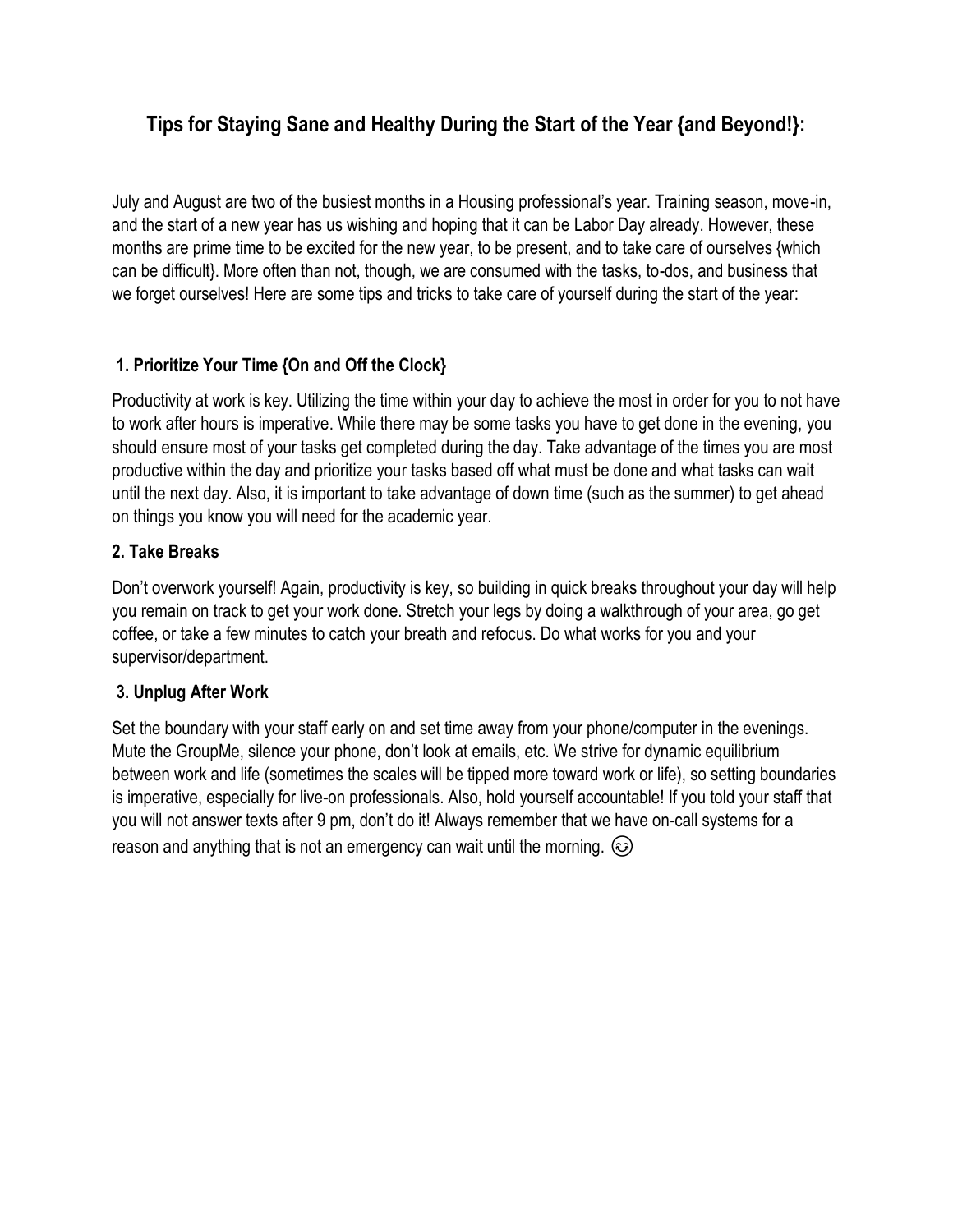#### **4. Schedule Time for Life**

Most of us stick to a strict schedule during business hours, but don't have a structure for our life time and sometimes slip into our default of working. Set time outside of work for social time, time with family, or even time for hobbies. This will create a built-in accountability system and help you have time outside of work for life's important things!



#### **5. Remember to Sleep**

While we think that we can conquer the world on only two hours of sleep, it's important to make sure that we are taking time to get a good night's rest. The National Sleep Foundation recommends seven to nine hours of sleep per night for those aged 18-64 ("National," 2015). While that may be difficult during duty weeks or busy seasons (\*ahem\* looking at you, move-in and closing), it is important not to get too behind on our sleep because our reaction time can be impaired (Russo, 2014). Furthermore, try to avoid pulling an all-nighter. Research shows that not sleeping for a full 24 hours then driving a car "is like driving with a blood-alcohol content that deems you legally drunk in all 50 states," (Russo, 2014).

#### **6. Keep it Healthy**

Healthy is subjective term, however do what you need to make yourself healthy. Whether that diet, exercise, snacking in moderation, remaining hydrated, et cetera, it's important to make sure you're keeping your physical, mental, and emotional health the number one priority. Remember, you can't pour from an empty cup!

Happy Move-In Season! Wishing you well this year and remember to give yourself grace and take care of you!